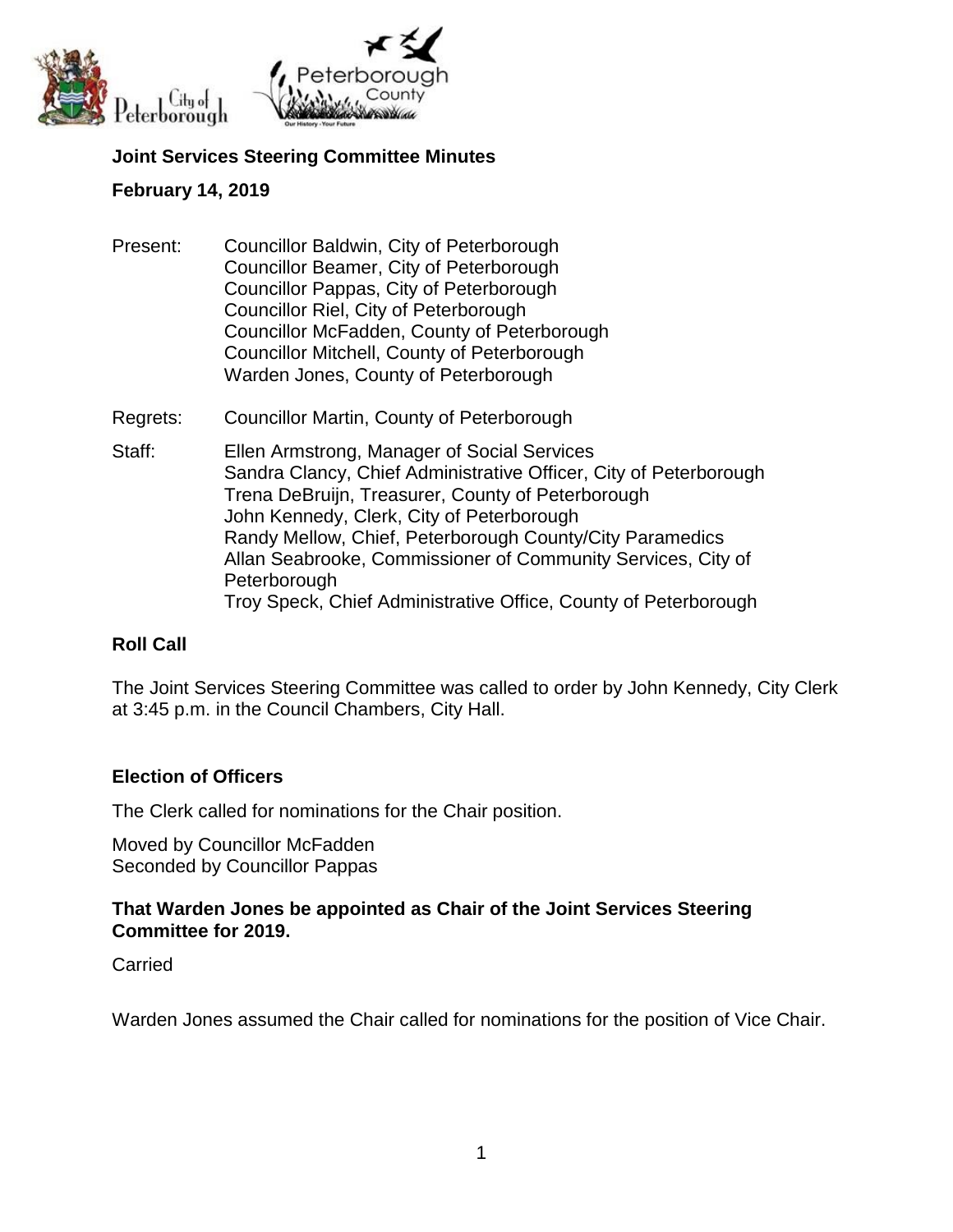Moved by Councillor Pappas Seconded by Councillor Baldwin

## **That Councillor Riel be appointed Vice Chair of the Joint Services Steering Committee for 2019.**

Carried

# **Confirmation of Minutes**

Moved by Councillor Mitchell Seconded by Councillor McFadden

## **That the Joint Services Steering Committee meeting minutes of October 4, 2018 and January 8, 2019 be approved.**

**Carried** 

# **Minutes for Information**

Moved by Councillor Beamer Seconded by Councillor Riel

**That the Age-friendly Peterborough Advisory Committee minutes of June 7, 2018 and October 10, 2018 be received for information.**

Carried

# **Disclosure of Interest**

There were no disclosures of interest.

# **Reports**

Ministry of Health & Long Term Care Land Ambulance Service Review 2018 and **Presentation** 

Moved by Councillor Pappas Seconded by Councillor Riel

- **a) That the Ministry of Health & Long Term Care Land Ambulance Service Review 2018 and Presentation be received for information; and,**
- **b) That staff convene a meeting with regional MPP's, City, County and Peterborough Regional Health Centre staff to discuss the ambulance service and off-load time challenges.**

**Carried**